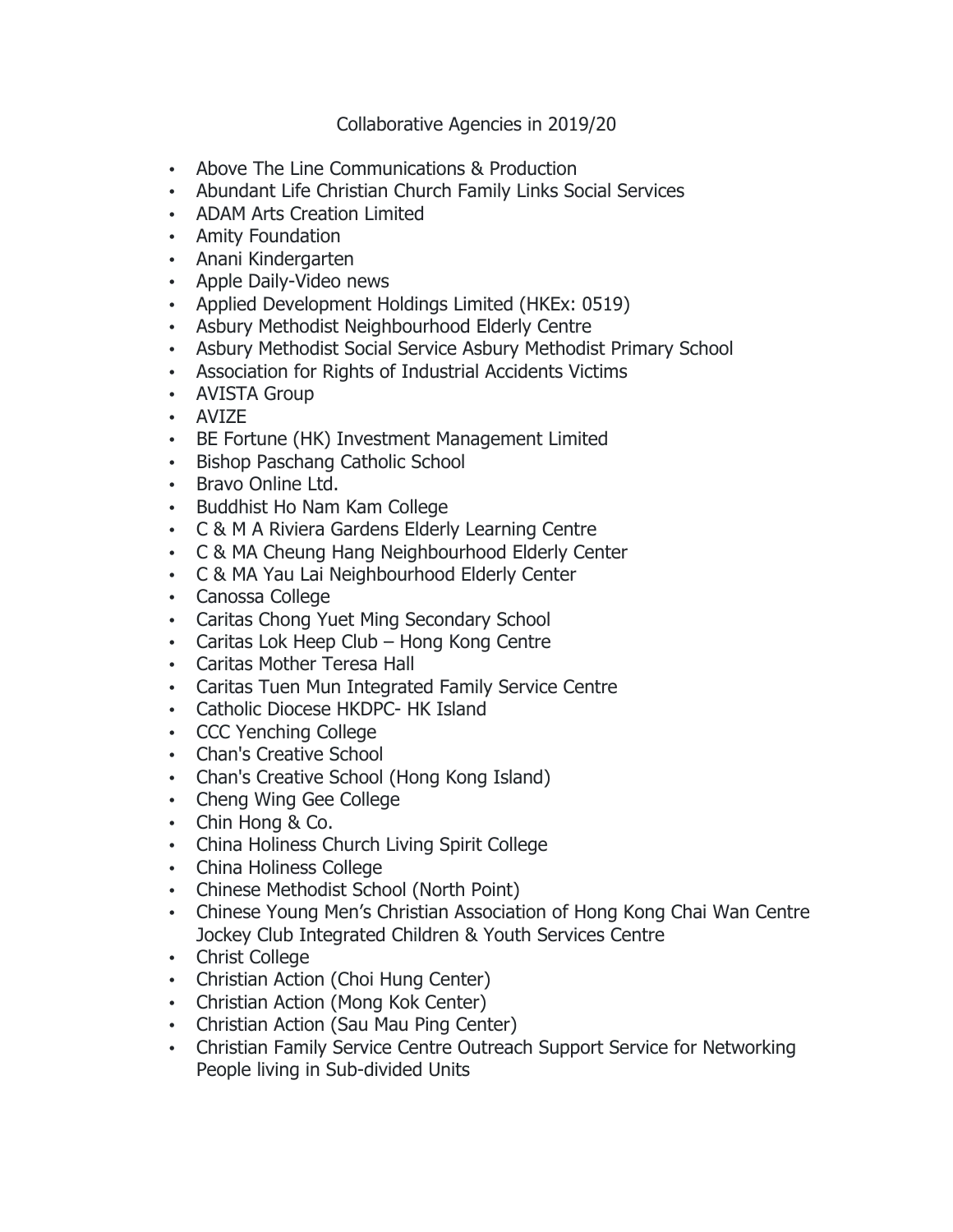- Christian Family Service Centre School Social Service Carmel Divine Grace Foundation Secondary School
- Christian Family Service Centre School Social Service CCC Mong Man Wai **College**
- Chung Sing Benevolent Society Mrs Aw Boon Haw Neighbourhood Elderly **Centre**
- CMRS group
- CNEC Lui Ming Choi Primary School
- Compliance First Consulting Ltd
- Concerning CSSA and Low Income Alliance
- Confucius Hall Secondary School
- Consumer Council Public Affairs Division
- Con Creative House
- CPC Yao Dao Secondary School
- Crossfade Creative Ltd
- CUHK FAA Thomas Cheung Secondary School
- CW CPA
- Dialogue in the Dark
- Distinctions Asia
- ECF Saint Too Canaan College
- Equal Opportunities Commission
- Father Financial
- First Assembly of God Church Tin Chak Nursery
- Forget Thee Not
- Francis Kong & Co.
- Gather2Gather
- Gimmick Box Ltd
- Global Vision CPA Limited
- Go In Marketing
- Gracious Shepherd Christian Church
- Grandy Mary
- Grey Group
- Harris Fraser Group
- Haven of Hope Sunnyside School
- Haven of Hope Sunnyside School cum Hostel Hostel unit
- Health in Action
- Heep Hong Society Cheung Sha Wan Centre (Special Child Care Centre)
- Heung To Middle School (TSW)
- HHCKLA Buddhist Po Kwong School
- HK Catholic Commission (SWH)
- HKCNews
- HKMLC Queen Maud Secondary School
- HKSR Community Rehabilitation Network Tai Hing Center
- Ho & Ip Solicitors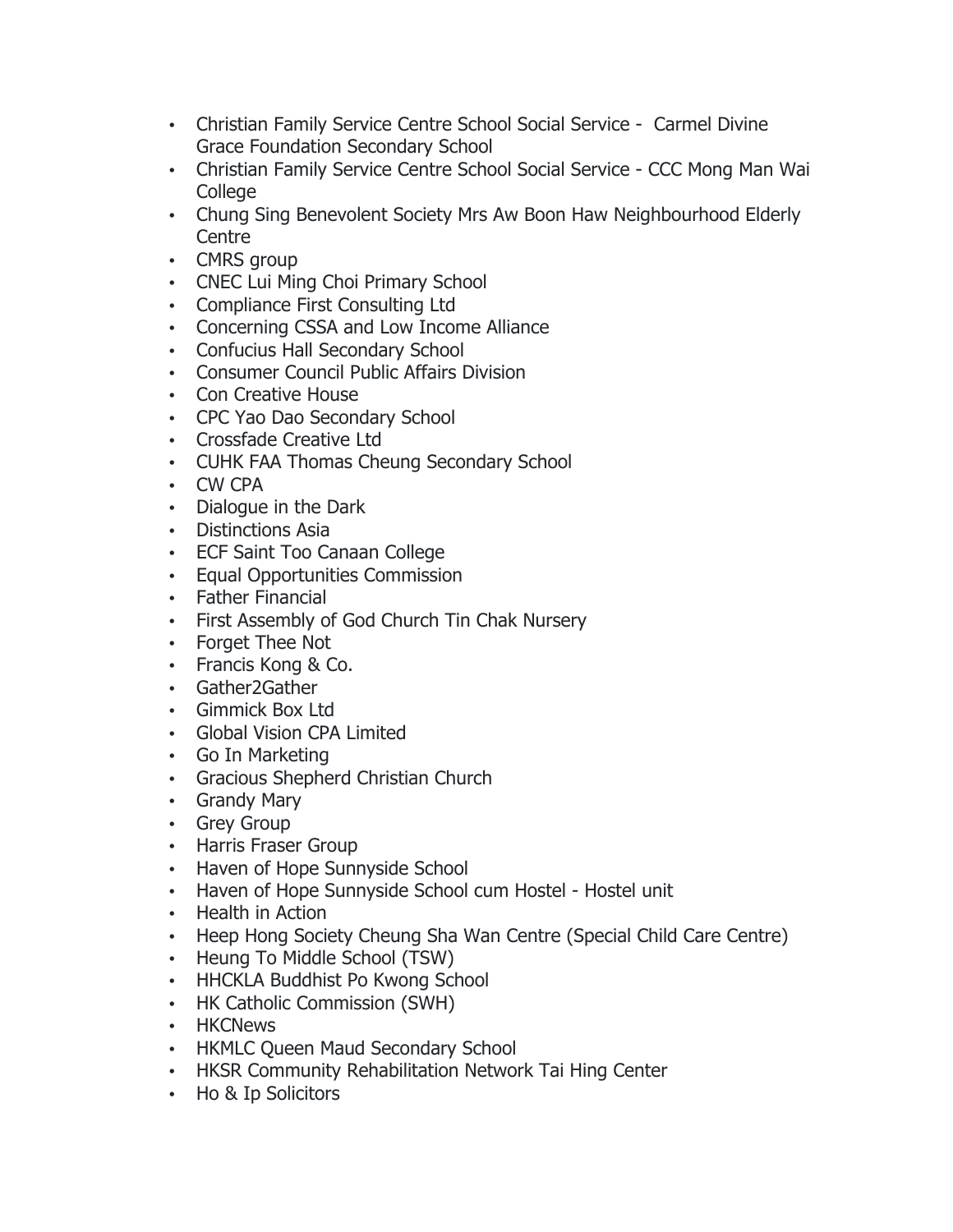- Ho Tung Secondary School
- Hok Yau Club
- Holy Trinity Primary School
- Hon & Co
- Hong Kong Academy of Ice Hockey
- Hong Kong AIDS Foundation
- Hong Kong Association of Therapeutic Horticulture
- Hong Kong Children and Youth Service Tai Po District Youth Outreaching Social Work Team
- Hong Kong Children and Youth Services Jockey Club Belvedere Garden Integrated Children and Youth Services Centre
- Hong Kong Christian Service Corporate Affairs & Development Office
- Hong Kong Christian Shuen Tao Church
- Hong Kong College of Technology
- Hong Kong Committee for UNICEF
- Hong Kong CU Movement Charity Fund
- Hong Kong Evangelical Church Fanling Family Center
- Hong Kong Family Welfare Society Hong Kong Eastern Centre Integrated Family Service Centre
- Hong Kong General Chamber of Social Enterprise Ltd
- Hong Kong Institute of Company Secretary
- Hong Kong Juvenile Care Centre Chan Nam Cheong Memorial School
- Hong Kong Lutheran Social Service, Lutheran Church Hong Kong Synod Lutheran Martha Boss Lutheran Community Centre Group & Community Work Unit
- Hong Kong Playground Association Unusual Academy
- Hong Kong Practical Philosophy Society
- Hong Kong Rehabilitation Power
- Hong Kong Rope Skipping Club Limited
- Hong Kong Sheng Kung Hui Tung Chung Integrated Service
- Hong Kong Young Women's Christian Association
- Hong Kong Young Women's Christian Association Central, Western & Islands District Youth Outreaching Social Work Team
- Hong Kong Young Women's Christian Association Tseung Kwan O Youth Outreaching Social Work Team
- IMC Advertising Limited
- iMUSIC
- Infolink Publishing Ltd.
- Innermost Mobile Ltd
- Innovative Net Learning Limited
- International Social Service Hong Kong, Sham Shui Po (South) Integrated Family Service Centre
- International Social Service Hong Kong, Tin Shui Wai (North) Integrated Family Service Centre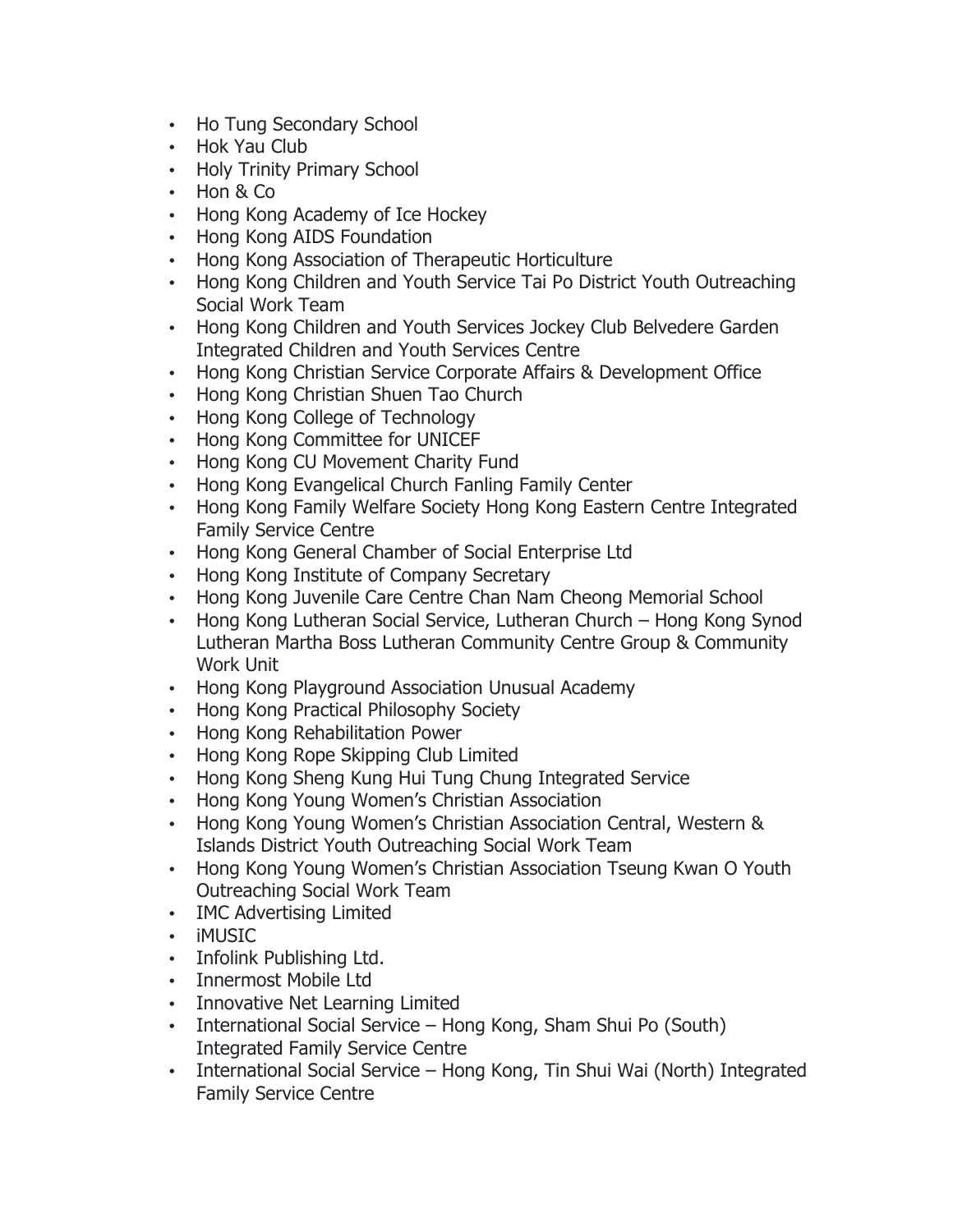- Jackson & Brothers
- Ka Man Beauty Center Limited
- Kei Yam Family Services Centre
- Kin Chi Dementia Care Support Service Centre
- King Privilege Wealth Management
- Kirin Financial Group
- Kowloon City Baptist Church Neighbourhood Elderly Centre (Lok Fu Centre)
- Kwok, Ng & Chan Solicitors
- Kwun Tong Methodist Social Service
- Lai Chack Middle School
- Lam & Company, Amy Solicitors
- Leung Wah & Co. CPA
- Li & Partners
- Lingnan University Alumni Association (HK) Primary School
- LogonCorp Employment Agency
- Lok sin Tong Cheung Yip Mou Ching Kindergarten
- Lok Sin Tong Lau Tak Primary School
- Lok Sin Tong Stephen Leung Kindergarten
- Lok Sin Tong Wong Chung Ming Secondary School
- Lok Sin Tong Yeung Chung Ming Primary School
- LW Group
- M21.com (HK Federation of Youth Group HKJC Media 21)
- Maggie's Cancer Caring Centre
- Mazars Hong Kong
- Methodist Centre (Wan Chai)
- Methodist Centre Aldrich Bay Integrated Children & Youth Service
- Methodist Centre Project Phoenix Community Support Service Scheme
- Methodist Centre School Support Service
- Methodist Epworth Village Community Centre Epworth Integrated Youth Team
- Methodist Epworth Village Community Centre, Social Welfare Hing Wah Neighborhood Elderly Centre
- Ming Pao Weekly
- MM Creation Co., Ltd
- Mono One Communications
- MRRM Publishing Limited
- Mynors International Kindergarten
- National Arts Entertainment and Culture Group Limited (HKEx: 8228)
- Neighbourhood & Worker's Service Center
- New Home Association Kowloon West Service Centre
- North Point Methodist Church Kindergarten & Day Nursery
- now BNC/NNC (PCCW Media Limited)
- Paradise Se Ltd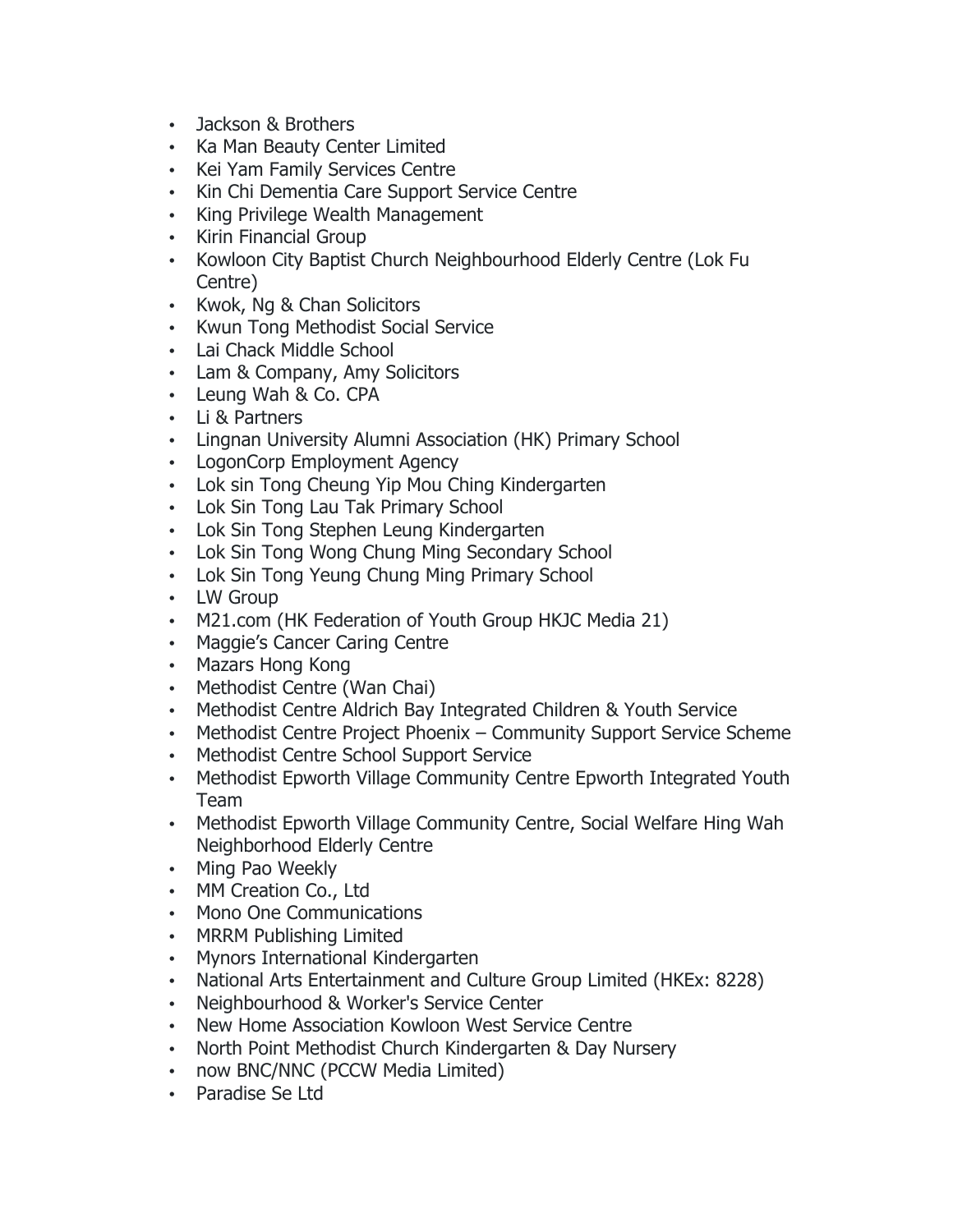- PhotoGift
- Po Leung Kuk Anita L. L. Chan (Centenary) School
- Po Leung Kuk Ma Kam Ming College
- Pok Oi Hospital Chan Feng Men Ling Care and Attention Home
- Pok Oi Hospital Tai Kwan Care and Attention Home
- Premiere Performances of Hong Kong Limited
- Principal Chan
- PRO Marketing Services Co Ltd
- Proactive System Ltd
- Project Space
- ProLINK International Translation Service Limited
- Public Comm. Strategic Consultancy Ltd
- Reanda Lau and Au Yeung CPA Ltd
- Red Asia Communications Limited
- Requs Immigration Limited
- Royal Oxbridge Academy
- Run for Good Limited
- S.K.H. Good Shepherd Primary School
- S.K.H. Ho Chak Wan Primary School
- S.K.H. Kei Hin Primary School
- S.K.H. St Timothy's Primary School
- S.K.H. Tin Wan Chi Nam Primary School
- SAHK Pak Tin Pre-school Centre
- Saint Johannes College (Primary Section)
- Salesian of Don Bosco Ng Siu Mui Secondary School
- SENS Studio
- SKH Kei Yan Primary School
- SKH St. Michael's Primary School
- So, Lung & Associates
- Social Enterprise Business Centre
- Social Welfare Department Central & Islands Integrated Family Service **Centre**
- Social Welfare Department Kwai Chung (West) Integrated Family Service **Centre**
- Social Welfare Department Tuen Mun Children and Juvenile Home
- Social Work Unit
- Society for Community Organization
- SOCO Care and Support Networking Team
- S.R.B.C.E.P.S.A. Lee Yat Ngok Memorial School
- SSP Community
- St. Francis Xavier's School
- St. James' Settlement Wan Chai District Elderly Community Centre
- St. Monica Kindergarten
- St. Monica's Anglo-Chinese Kindergarten (Lei Tung)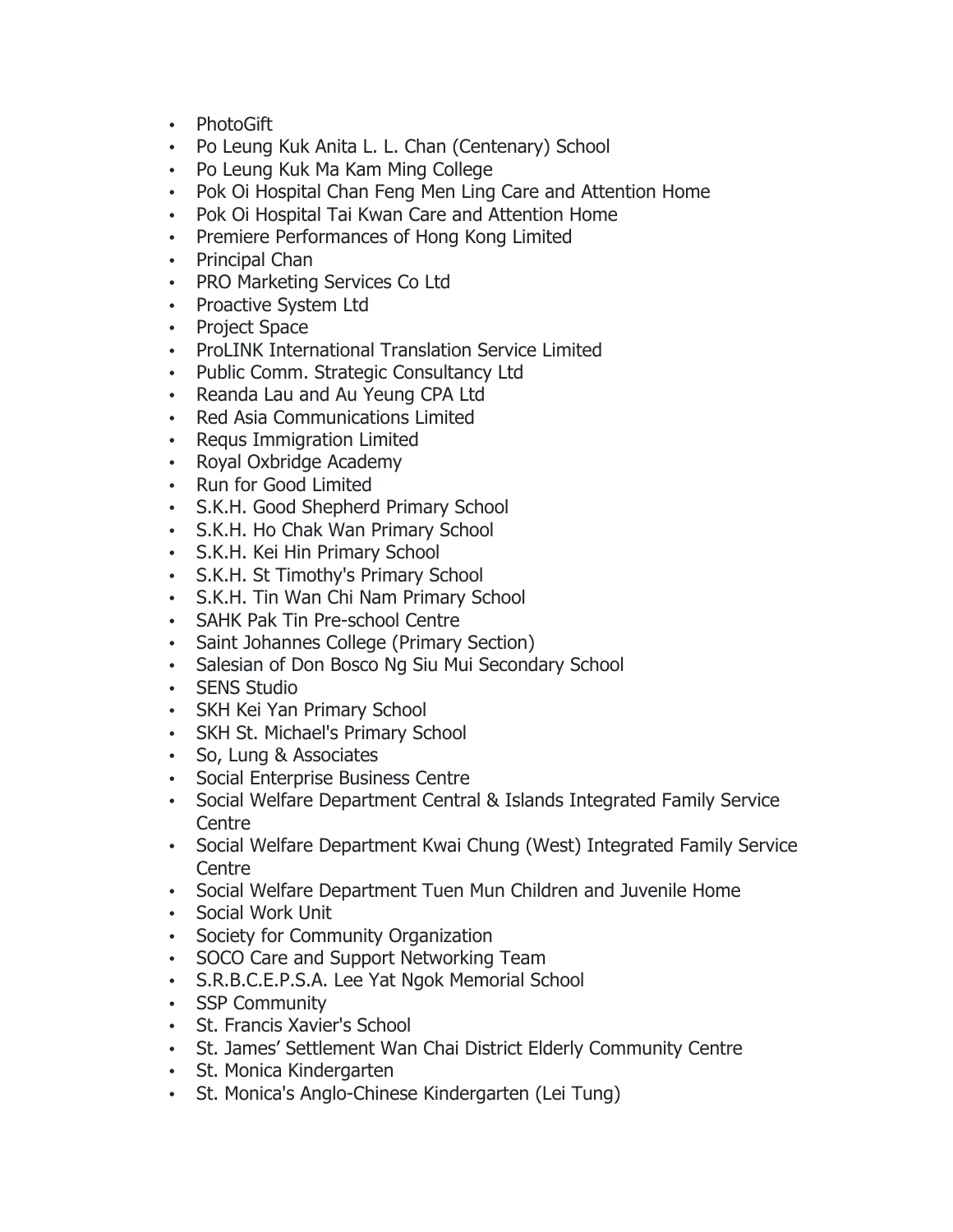- St. Monica's Anglo-Chinese Kindergarten (Tsuen Wan)
- St. Monica's Play School & Kindergarten (Tsuen Wan)
- St. Paul's College
- Start PR Ltd
- Stewards Pooi Kei Primary School
- Strategic Public Relations Group Ltd
- Sun N Sea Holidays
- Tai Kok Tsui Catholic Primary School (Hoi Fan Road)
- Tai Po Baptist Family Service Center
- Tai Po Methodist School
- Tang Ernest, Solicitors
- The Academy of Play and Psychotherapy
- The Boys' & Girls' Clubs Association of Hong Kong Jockey Club South Kwai Chung Children & Youth Integrated Services Centre
- The Boys'& Girls' Clubs Association of Hong Kong
- The Conservancy Association
- The Fuzi Chamber
- The Hong Kong Association for the Study of Liver Diseases
- The Hong Kong Council of Social Service
- The Hong Kong Federation of Youth Groups School Guidance Team
- The Hong Kong Federation of Youth Groups Youth Support Scheme
- The Hong Kong Retirement Schemes Association
- The Hong Kong Society for Rehabilitation
- The Hong Kong Sze Yap Commercial and Industrial Association San Wui Commercial Society School
- The Mental Health Association of Hong Kong Training and Employment Service (NT)
- The Mission Covenant Church Holm Glad College
- The Mission Covenant Church Holm Glad Primary School
- The Neighbourhood Advice-Action Council Touch Support Service Centre for Ethnic Minorities
- The Sisters of the Good Shepherd Marycove Centre
- The Society of Rehabilitation and Crime Prevention, Hong Kong Chan Chun Ha Yee Tsui House
- The Society of Rehabilitation and Crime Prevention, Hong Kong Tai Po Revival Hub
- The Society of Rehabilitation and Crime Prevention, Hong Kong Vitality Place (ICCMW)
- Tung Koon School (Sheung Shui)
- Tung Tak School
- TWGHs Fong Shiu Yee Nursery School
- TWGHs Kwan Fong Nursery School (KFNS) (Wong Tai Sin)
- TWGHs Lo Wong Pik Shan Nursery School
- TWGHs Lo Wong Yuk Man Nursing Home